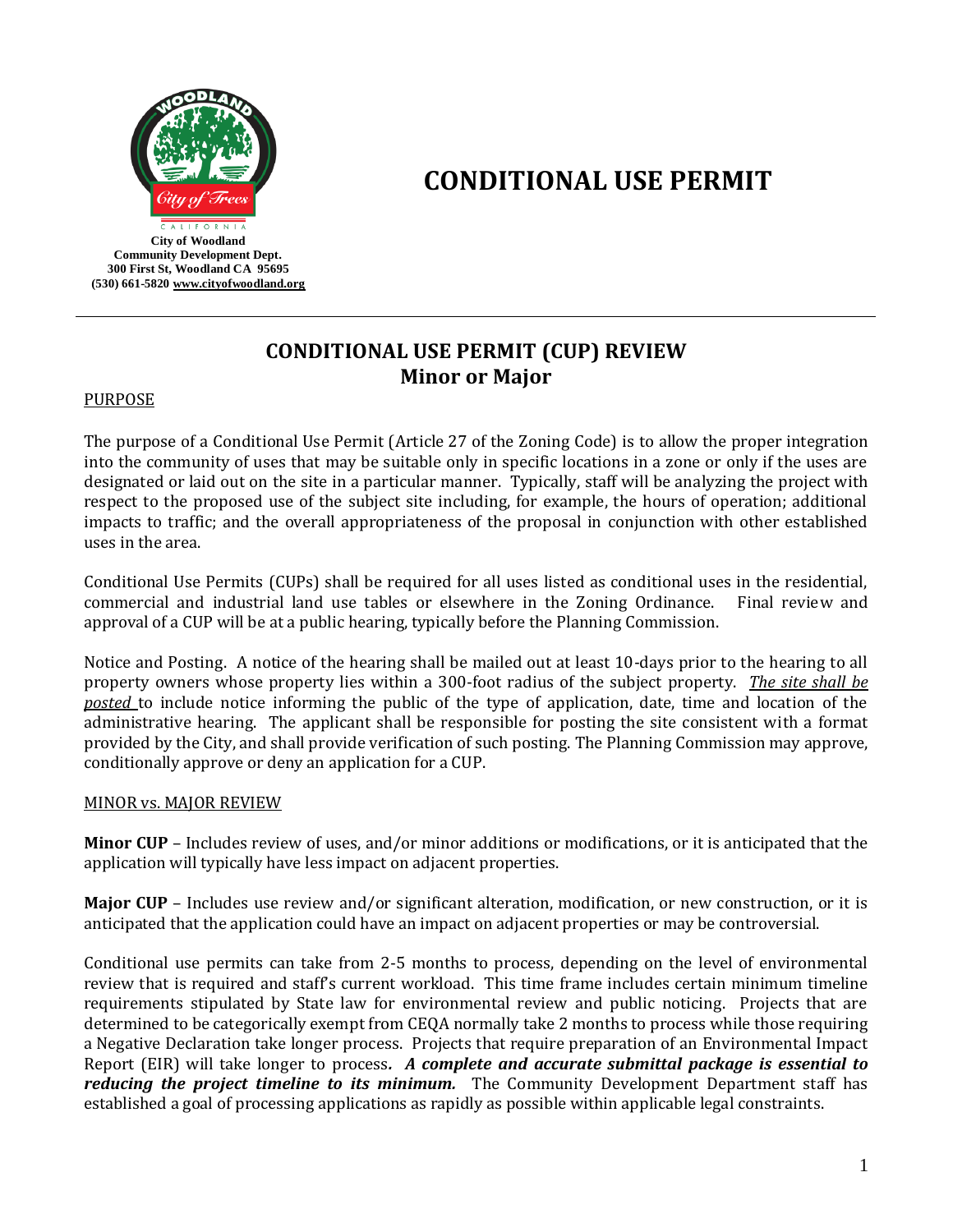#### APPLICATION

Minor - Five sets of all items must be submitted.

Major – Twelve sets of all items must be submitted.

Based on consultation with staff it is possible that either fewer or additional sets of plans may be requested and submittal information may be modified. The application submittal information can be found in the *Planning Application Submittal Requirements and General Application Form*, and may not apply in all instances. Once submitted, the plans will be reviewed for completeness. You will be contacted if additional information is required.

#### ACTION

Once an application is determined to be complete, it is formally accepted. Copies of the application are sent to review agencies and departments. Once all issues have been addressed the application will be scheduled for public hearing and review by the Planning Commission.

## APPEALS

Any person dissatisfied with the decision of the Planning Commission may appeal to the City Council. Appeals must be filed with the City Clerk's office in writing within 14 days of the Planning Commission action. A fee will be assessed according to the current Comprehensive Fee Schedule. Decisions by the City Council regarding appeals are final.

## FINDINGS

The Planning Commission must be able to make the following findings about the project in order to approve a Conditional Use Permit.

- 1. The proposed use is allowed within the applicable zoning district and complies with all other provisions of the Zoning Ordinance and Interim Zoning Ordinance.
- 2. The proposed use is consistent with the General Plan
- 3. The design, location, size, and operating characteristics of the proposed activity would be compatible with the existing and future land uses in the vicinity.
- 4. The site is physically suitable for the type, density, and intensity of use being proposed, including access, utilities, and the absence of physical constraints.
- 5. Granting the permit would not constitute a nuisance or be injurious or detrimental to the public interest, health, safety, convenience, or welfare, or materially injurious to persons, property, or improvements in the vicinity and zoning district in which the property is located.
- 6. The proposed project has been reviewed in compliance with the California Environmental Quality Act (CEQA).

#### EXPIRATION OF CONDITIONAL USE PERMITS

Conditional Use Permits are valid for one year from the date of approval unless designated differently by the approving body. This means that the project must commence (i.e., receive a valid building permit or start construction) within that one-year period or the Use Permit expires and is no longer valid. The Zoning Administrator under certain circumstances may approve a one-year extension.

#### SUBMITTAL REQUIREMENTS

Detailed information regarding plan preparation, including the required number of plan sets, is provided in the *Planning Application Submittal Requirements and General Application Form* Handout.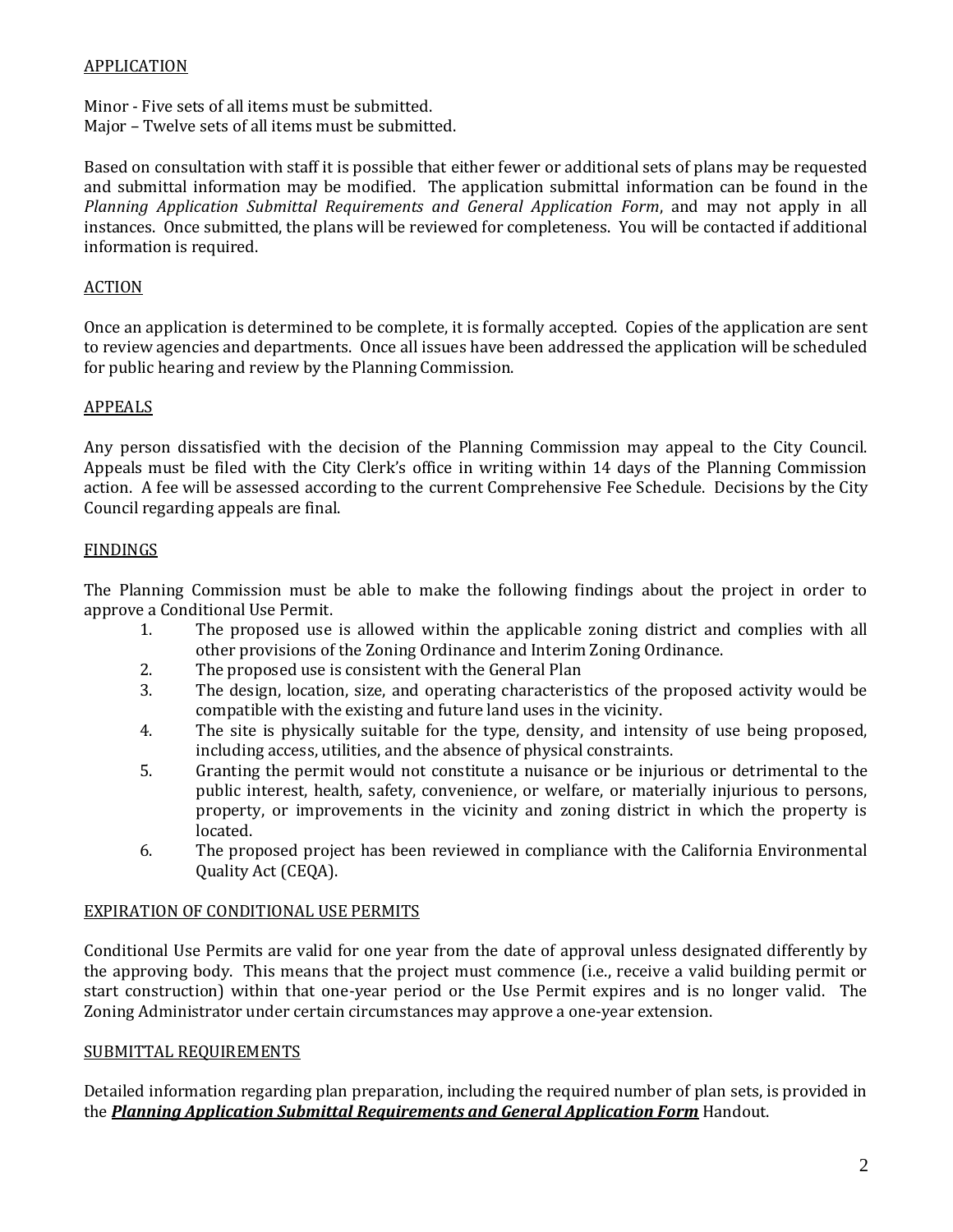#### FEES

(Please refer to the Community Development current fee schedule for all current fees). Fees for processing Design Review applications that are exempt from CEQA require payment of a nonrefundable, flat fee plus a categorical exemption. In some instances, if the project is complex or requires hiring a consultant to perform analysis a deposit fee will be required rather than the flat fee.

The Department of Fish and game requires payment of fees for the review of projects impacting wildlife sensitive areas. (Please check with Yolo County Recorder for all current fees). Checks for payment of these fees should be made out to the County of Yolo, but should be submitted to the Community Development Department.

#### ENVIRONMENTAL REVIEW

All conditional use permit applications shall be accompanied by the applicable environmental information and reports as specified by the Community Development Department. Please refer to the separate "Instructions for Filing Initial Studies" handout concerning additional submittal requirements.